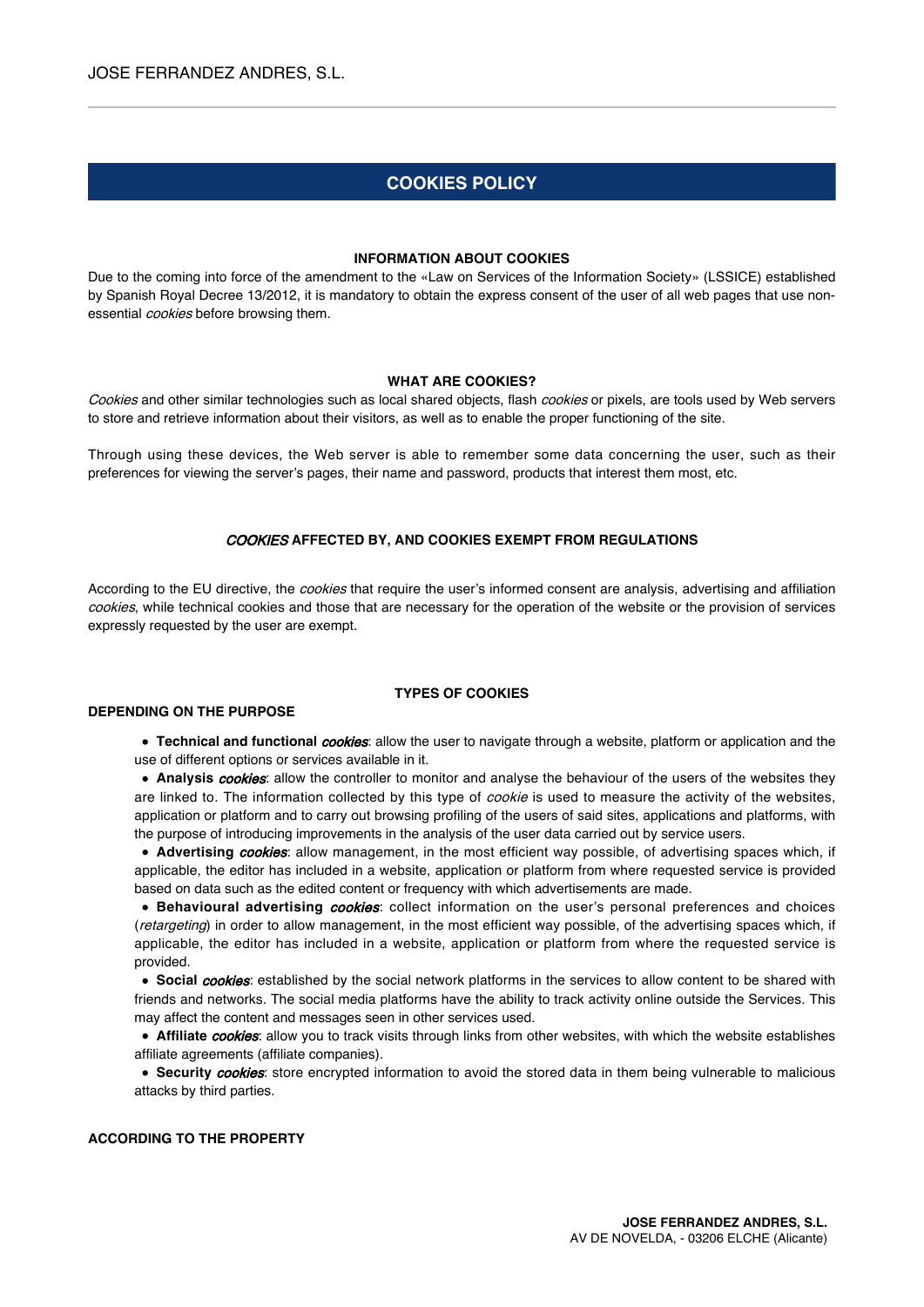**Own cookies:** are sent to the user's terminal team from a team or power managed by the own editor and from where the requested service is provided by the user.

**Third party** *cookies*: are sent to the user's terminal team from a team or power which is not managed by the editor, but by another body which processes data obtained through the cookies.

## **DEPENDING ON THE STORAGE PERIOD**

**Session** *cookies*: are a type of *cookie* designed to collect and store data as long as the user accesses a website.

**Permanent** *cookies*: are a type of cookies where data continues to be stored in the terminal and may be accessed and processed for a period of time defined by the cookie controller, and that can range from a few minutes to several years.

## **PROCESSING OF PERSONAL DATA**

JOSE FERRANDEZ ANDRES, S.L. is the **Controller** of the personal data of the **Data Subject** and informs them that these data will be processed in accordance with the provisions of Regulation (EU) 2016/679, of 27 April 2016 (GDPR), and therefore the following information on the processing is provided:

**Purposes of the data processing:** as specified in the cookies section which are used on this website.

**Legitimisation of the processing**: by consent of the data subject (art. 6.1 GDPR).

**Data storage criteria**: as specified in the cookies section used on the website.

**Data communication**: data will not be disclosed to third parties, except in cookies owned by third parties or under legal obligation.

#### **Rights of the Data Subject**:

- Right to withdraw consent at any time.

- Right of access, rectification, portability and erasure of data and the limitation or objection to their processing.

The right to file a claim with the Spanish Supervisory Authority (www.aepd.es) if you consider that the processing does not comply with current legislation.

#### **Contact information to exercise their rights:**

JOSE FERRANDEZ ANDRES, S.L.. AV DE NOVELDA, - 03206 ELCHE (Alicante). Email: financiero@joseferrandez.es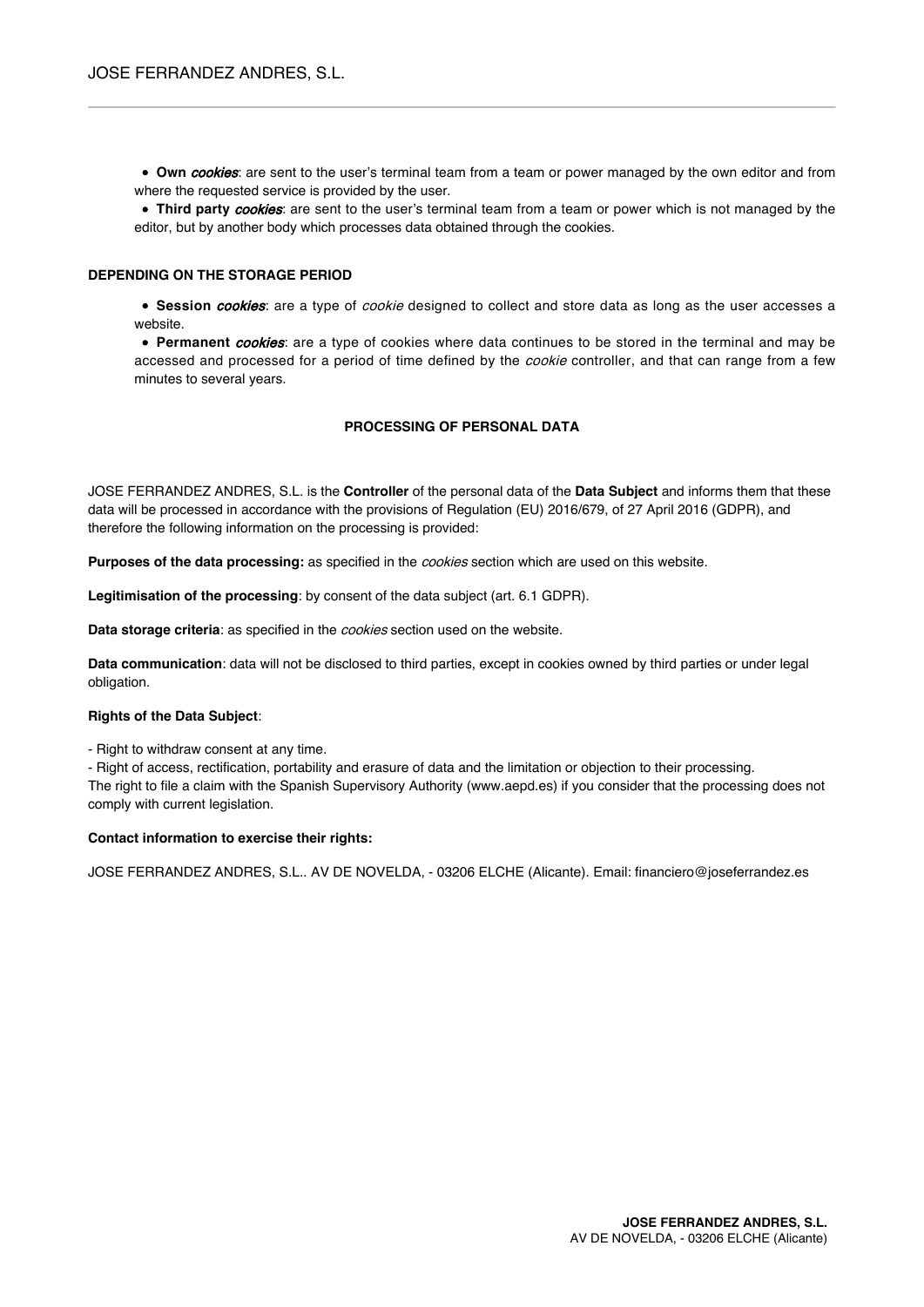# **COOKIES USED ON THIS WEBSITE**

From this panel the user will be able to configure the cookies that the website can install in their browser, except for the technical or functional cookies that are necessary for browsing and using the different options or services that are offered.

The selected cookies indicate that the user authorises the installation in their browser and the processing of data under the conditions stated in the Cookie Policy.

The user can check or uncheck as they wish to accept or reject the installation of cookies.

# **COOKIES CONTROLLED BY THE EDITOR**

| <b>Technical and functional</b> |                |                               |             |  |
|---------------------------------|----------------|-------------------------------|-------------|--|
| <b>Property</b>                 | Cookie         | <b>Purpose</b>                | <b>Term</b> |  |
| gstatic.com                     | <b>CONSENT</b> | Google cookie consent tracker | in 18 years |  |
| joseferrandez.es                | SERVERID97864  |                               | Sesión      |  |

| <b>Property</b> | <b>Cookie</b> | <b>Purpose</b>                                                                                                                                                                                     | <b>Term</b> |  |
|-----------------|---------------|----------------------------------------------------------------------------------------------------------------------------------------------------------------------------------------------------|-------------|--|
| gstatic.com     | 1P JAR        | These cookies are set via embedded youtube-videos.<br>They register anonymous statistical data on for example<br>how many times the video is displayed and what settings<br>are used for playback. | in 20 davs  |  |

**Marketing**

# **THIRD PARTY COOKIES**

Third-party services are beyond the control of the editor. Suppliers may at any time modify their service conditions, the purpose and use of cookies, etc.

## **External suppliers of this website:**

| <b>Editor</b> | <b>Privacy Policy</b>                        |  |
|---------------|----------------------------------------------|--|
| Google        | https://privacy.google.com/take-control.html |  |

| <b>HOW TO MANAGE COOKIES FROM YOUR BROWSER</b> |                                                                                                                                                                                                                                                      |  |
|------------------------------------------------|------------------------------------------------------------------------------------------------------------------------------------------------------------------------------------------------------------------------------------------------------|--|
| Delete cookies from your device                | Cookies that are already on a device can be deleted by clearing the browser history, thus<br>deleting the cookies from all websites visited.<br>However, some of the saved information (e.g. login data or website preferences) may also<br>be lost. |  |
| Manage site specific cookies                   | For more precise control of site specific cookies, users can adjust their privacy settings<br>and cookies in their browser.                                                                                                                          |  |